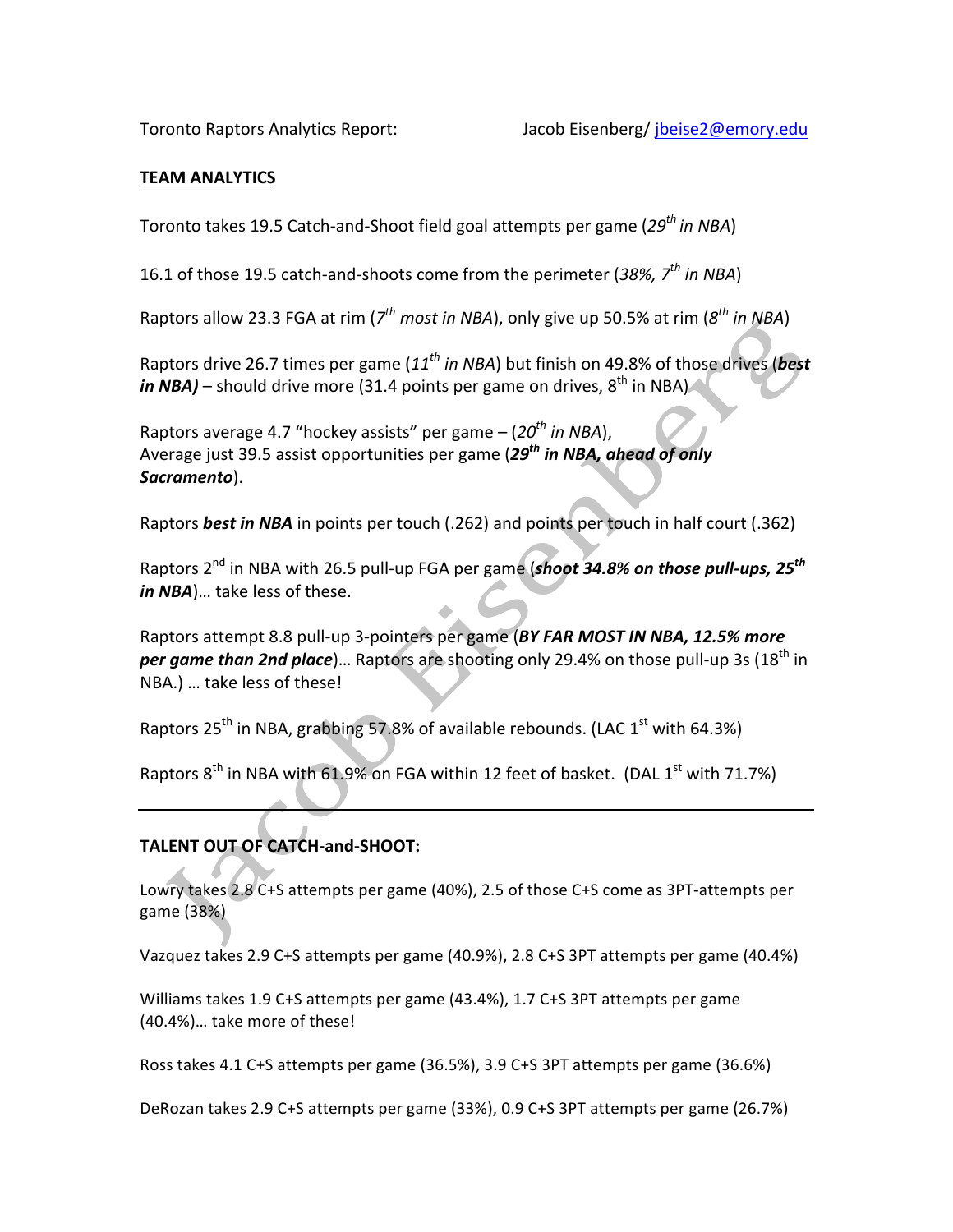### Patterson takes 3.9 C+S attempts per game (42.8%), 3.4 C+S 3PT attempts per game **(41.8%)**

#### **LOTS OF PULL-UPS PER GAME:**

Ross attempts 3.2 pull-ups per game (40.8%), 0.8 from deep (35%)

Williams attempts 6.9 pull-ups per game (34.6%), 3.6 from deep (29.5%)

DeRozan attempts 7.6 pull-ups per game (32%), 0.3 from deep (10%)

Lowry attempts 7.1 pull-ups per game (34.4%), 2.8 from deep (30.1%)

Vazquez attempts 3.0 pull-ups per game (35.6%), 1.3 from deep (28.4%)

## **TAKE MORE DRIVES (HIGH CONVERSION EFFICIENCY)**

Williams takes 3.5 drives per game (39.8% on drives)

Vazquez takes 4.2 drives per game (45.8% on drives

DeRozan takes 7.0 drives per game (48% on drives)

Johnson takes 3.7 drives per game (68% on drives)... it may not look pretty but it's among the league's best.

Ross takes 1.3 drives per game (39.6% on drives)

## **DEFENSE AT THE RIM**

Valanciunas sees 8.1 FGA at rim per game, opponents shoot just 47.3% against him at rim.

Lowry sees 2.4 FGA at rim per game, opponents shoot just 46.5% against him at rim.

Hansbrough sees 3.0 FGA at rim per game, opponents shoot 52.9% against him at rim.

Johnson sees 6.6 FGA at rim per game, opponents shoot 51.7% against him at rim.

Patterson sees 4.9 FGA at rim per game, opponents shoots 48.8% against him at rim.